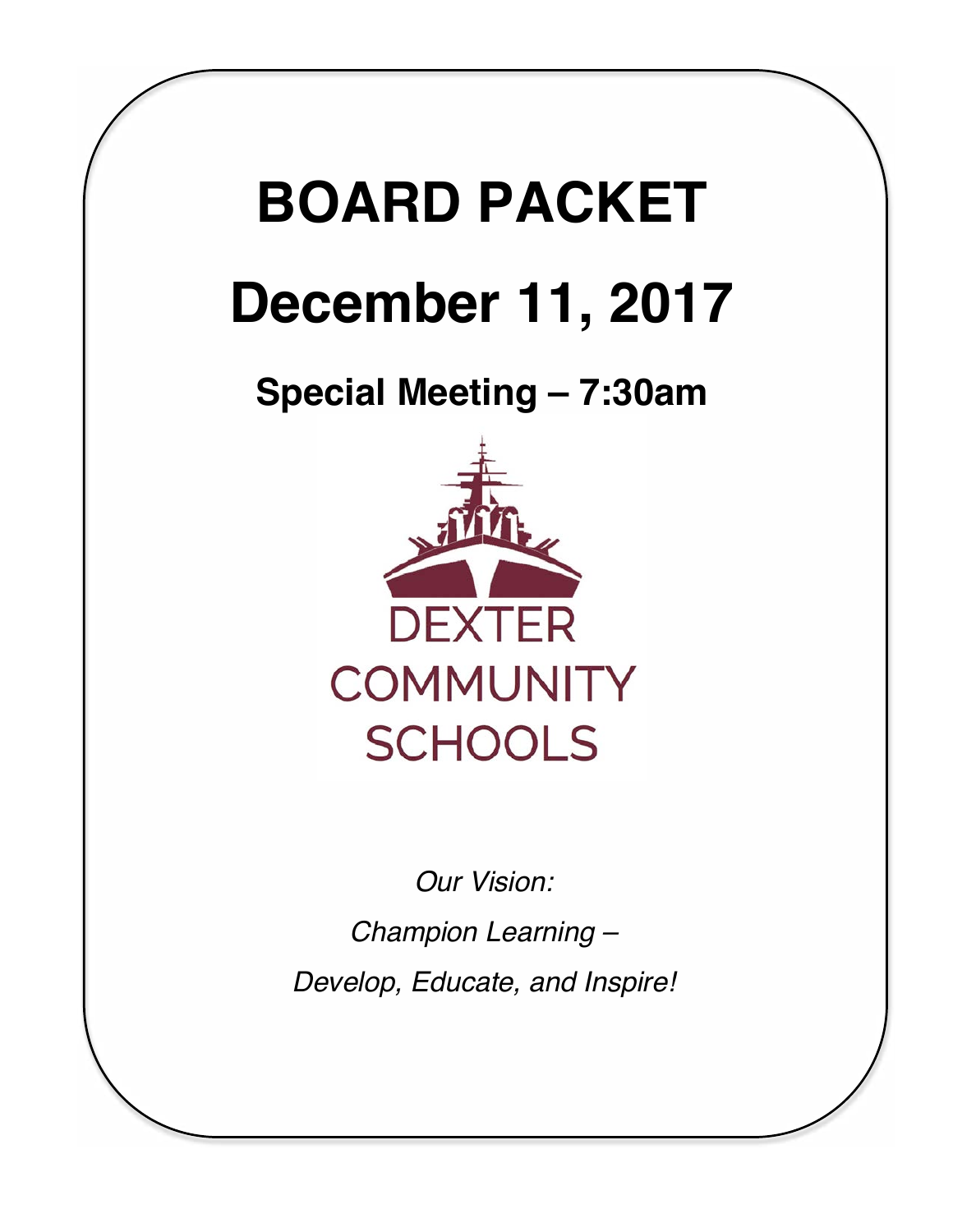

# **BOARD SPECIAL MEETING AGENDA**

- **A. ROLL CALL**
- **B. MEETING MINUTES - none**
- **C. APPROVAL OF AGENDA**
- **D. SCHOOL PRESENTATIONS - none**
- **E. SUPERINTENDENT UPDATE - none**
- **F. STUDENT REPRESENTATIVES UPDATE - none**
- **G. PUBLIC PARTICIPATION:** *Persons who wish to address the Board may complete a Public Comment Card to be presented to the Board president at the beginning of the meeting. Each speaker is allotted a maximum of 5 minutes unless otherwise notified. Each speaker will be asked to announce his/her name and indicate if he/she represents any organization or agency. No person may speak more than once on the same subject during a single meeting. For further details see our policy on Public Participation at Board Meetings.*
- **H. CONSENT ITEMS - none**
- **I. POTENTIAL CLOSED SESSION 1. Personnel Matter (if requested by employee)**
- **J. ACTION ITEMS 1. Consideration of Tenure Charges**
- **K. DISCUSSION ITEMS - none**
- **L. PUBLIC PARTICIPATION:** *See Policy 0167.3*
- **M. BOARD COMMENTS**
- **N. INFORMATION ITEMS - none**

## **CALENDAR**

**\*Monday, December 11 – 7:00pm** Board Meeting (Creekside) **\*Thursday, January 4 – 7:00pm**  Facilities (Copeland) **\*Monday, January 8<sup>th</sup> – 7:00pm** Board Meeting (Creekside) **\*Monday, January 22nd – 7:00pm** Board Meeting (Creekside) **\*Thursday, February 8th – 7:00pm** Facilities (Copeland)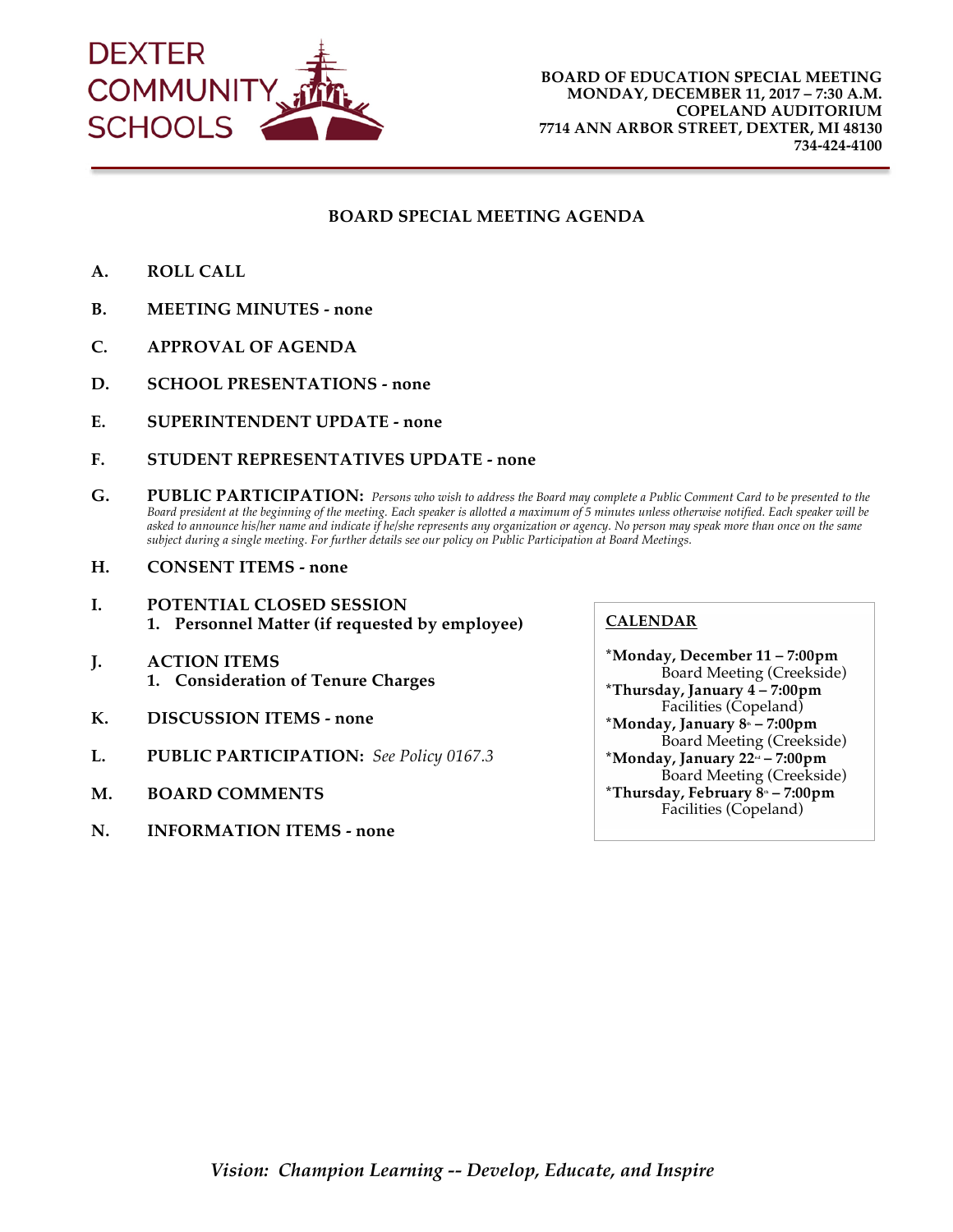# **BOARD NOTES SPECIAL MEETING - DECEMBER 11, 2017**

# **A. ROLL CALL**

# **B. MEETING MINUTES – none**

# **C. APPROVAL OF AGENDA**

- 1. Approval of Agenda. Board policy provides that the Superintendent of Schools shall prepare an agenda for all Board meetings as directed by the President of the Board of Education.
- \* An appropriate motion might be, "I move that the agenda be approved as presented/amended."

# **D. SCHOOL PRESENTATIONS – none**

# **E. SUPERINTENDENT UPDATE – none**

# **F. STUDENT REPRESENTATIVES UPDATE – none**

**G. PUBLIC PARTICIPATION:** *Persons who wish to address the Board may complete a Public Comment Card to be presented to the Board president at the beginning of the meeting. Each speaker is allotted a maximum of 5 minutes unless otherwise notified. Each speaker will be asked to announce his/her name and indicate if he/she represents any organization or agency. No person may speak more than once on the same subject during a single meeting. For further details see our policy on Public Participation at Board Meetings.*

# **H. CONSENT ITEMS – none**

**I. POTENTIAL CLOSED SESSION** (**Two-Thirds Roll Call Vote Required**). If requested by the employee, an appropriate motion might be, "I move that the Board of Education move into executive session for the purpose of discussing a personnel matter."

# **J. ACTION ITEMS**

- 1. Consideration of Tenure Charges. At this meeting, the Board will have the opportunity to review and discuss detailed tenure charges against a tenured Dexter Schools employee. Board members will also receive a copy of the Michigan Tenure Act and a proposed resolution to proceed with tenure charges. The Superintendent has recommended that the Board of Education proceed on the attached tenure charges.
- \* An appropriate motion might be, "I move that the Board of Education proceed with the attached proposed tenure charges against (employee name) and approve the resolution in Exhibit C." (Resolution will be handed out at the meeting.)
- **K. DISCUSSION ITEMS – none**
- **L. PUBLIC PARTICIPATION:** *See Policy 0167.3 for details.*
- **M. BOARD COMMENTS**
- **N. INFORMATION ITEMS – none**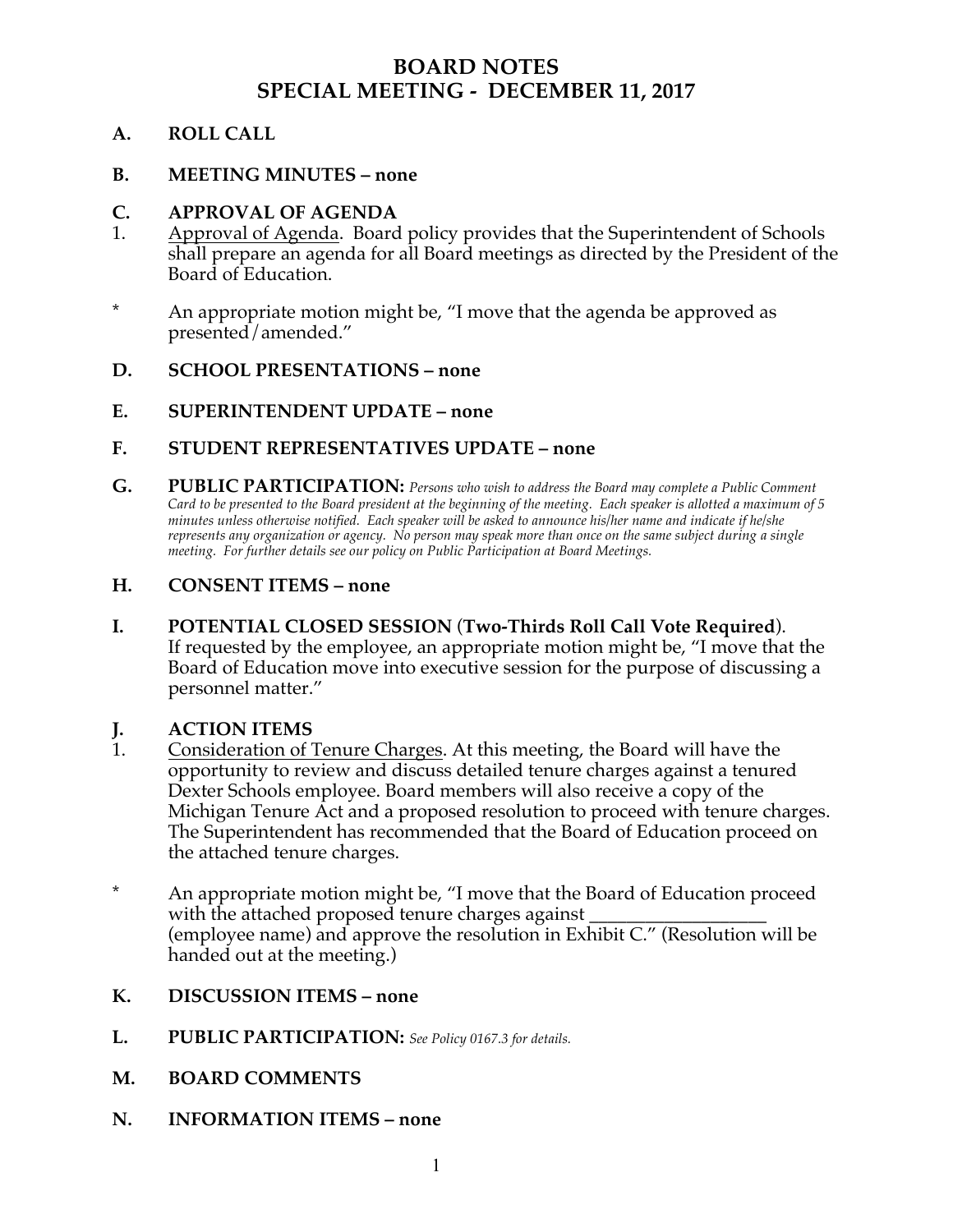## **TEACHERS' TENURE Act 4 of 1937 (Ex. Sess.)**

AN ACT relative to continuing tenure of office of certificated teachers in public educational institutions; to provide for probationary periods; to regulate discharges or demotions; to provide for resignations and leaves of absence; to create a state tenure commission and to prescribe the powers and duties thereof; and to prescribe penalties for violation of the provisions of this act.

History: 1937, Ex. Sess., Act 4, Eff. Sept. 1, 1937;-- Am. 1964, Act 2, Eff. Aug. 28, 1964.

**Popular name:** Teachers' Tenure Act

*The People of the State of Michigan enact:*

# ARTICLE I

## DEFINITIONS.

## **38.71 "Teacher" defined.**

Sec. 1. (1) The term "teacher" as used in this act means a certificated individual employed for a full school year by any board of education or controlling board.

(2) An individual who is not certificated but is employed for a full school year pursuant to section 1233b of the revised school code, Act No. 451 of the Public Acts of 1976, being section 380.1233b of the Michigan Compiled Laws, or is employed pursuant to an annual vocational authorization or a temporary approval, as defined in state board rule, is considered to be a teacher for the purpose of serving the probationary period under article II, but such an individual is not considered a teacher for the purpose of continuing tenure under article III until he or she becomes certificated.

(3) An individual employed as a teacher in a public school academy established under Act No. 451 of the Public Acts of 1976, being sections 380.1 to 380.1852 of the Michigan Compiled Laws, is not considered a teacher during that employment for the purpose of continuing tenure under article III. However, an individual described in section 1(4) of article III is a teacher for the purpose of retaining continuing tenure as described in that section.

(4) Teacher does not include an individual whose teaching certificate has expired or has been suspended or revoked.

History: 1937, Ex. Sess., Act 4, Eff. Sept. 1, 1937;—CL 1948, 38.71;—Am. 1967, Act 216, Imd. Eff. July 10, 1967;—Am. 1993, Act 59, Imd. Eff. June 11, 1993;—Am. 1993, Act 337, Imd. Eff. Dec. 31, 1993;—Am. 1996, Act 282, Imd. Eff. June 17, 1996.

**Popular name:** Teachers' Tenure Act

#### **38.72 "Certificated" defined.**

Sec. 2. The term "certificated" means holding a valid teaching certificate, as defined by the state board of education. For the purpose of this section, an individual is considered to be holding a valid teaching certificate if the individual has on file with his or her employing school district either an appropriate teaching certificate issued by the state board of education or, if the individual's application for a teaching certificate has not been confirmed or rejected by the state board, written evidence from the individual's teacher education college that he or she meets the requirements described in section 1535 of the school code of 1976, Act No. 451 of the Public Acts of 1976, being section 380.1535 of the Michigan Compiled Laws.

History: 1937, Ex. Sess., Act 4, Eff. Sept. 1, 1937;-CL 1948, 38.72;--Am. 1967, Act 216, Imd. Eff. July 10, 1967;--Am. 1993, Act 59, Imd. Eff. June 11, 1993.

**Popular name:** Teachers' Tenure Act

**Administrative rules:** R 390.661 of the Michigan Administrative Code.

## **38.73 "Controlling board" defined.**

Sec. 3. As used in this act, "controlling board" means all boards having the care, management, or control over public school districts and public educational institutions other than a public school academy established under the revised school code, Act No. 451 of the Public Acts of 1976, being sections 380.1 to 380.1852 of the Michigan Compiled Laws.

History: 1937, Ex. Sess., Act 4, Eff. Sept. 1, 1937;-CL 1948, 38.73;-Am. 1993, Act 337, Imd. Eff. Dec. 31, 1993;--Am. 1996, Act 282, Imd. Eff. June 17, 1996.

**Popular name:** Teachers' Tenure Act

## **38.74 "Demote" defined.**

Rendered Monday, November 20, 2017 Page 1 Michigan Compiled Laws Complete Through PA 140 of 2017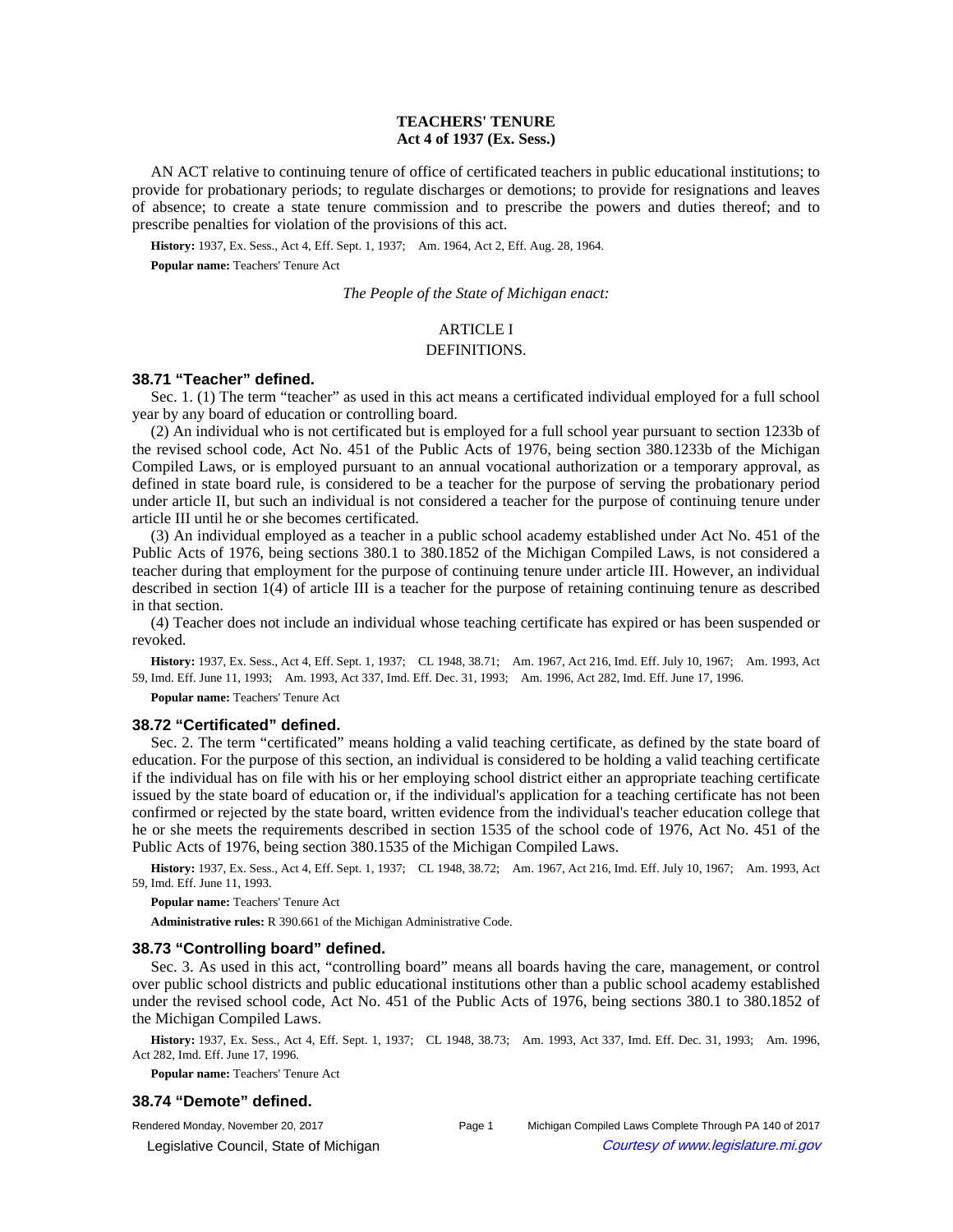Sec. 4. The word "demote" means to suspend without pay for 15 or more consecutive days or reduce compensation for a particular school year by more than an amount equivalent to 30 days' compensation or to transfer to a position carrying a lower salary. However, demote does not include discontinuance of salary pursuant to section 3 of article IV, the discontinuance or reduction of performance-based compensation paid pursuant to section 1250 of the revised school code, 1976 PA 451, MCL 380.1250, or a reduction in personnel, including, but not limited to, a reduction in workweeks or workdays.

History: 1937, Ex. Sess., Act 4, Eff. Sept. 1, 1937;-CL 1948, 38.74;-Am. 1993, Act 60, Eff. Oct. 1, 1993;-Am. 2005, Act 124, Eff. Jan. 1, 2006;--- Am. 2011, Act 100, Imd. Eff. July 19, 2011.

**Popular name:** Teachers' Tenure Act

#### **38.75 School year; definition.**

Sec. 5. The "school year" shall be defined as the legal school year at the time and place where service was rendered.

**History:** 1937, Ex. Sess., Act 4, Eff. Sept. 1, 1937; - CL 1948, 38.75.

**Popular name:** Teachers' Tenure Act

### ARTICLE II

### PROBATIONARY PERIOD.

## **38.81 Teachers' probationary period; continuing tenure.**

Sec. 1. (1) Subject to subsections (2) and (3) and section 3b of this article, a teacher is in a probationary period during his or her first 5 full school years of employment.

(2) Subject to section 3b of this article, a teacher under contract but not on continuing tenure as of the effective date of the 2011 amendatory act that amended this subsection is in a probationary period during his or her first 4 full school years of employment.

(3) A teacher on continuing tenure as of the effective date of the 2011 amendatory act that amended this subsection continues to be on continuing tenure even if the teacher has not served for at least 5 full school years of employment.

History: 1937, Ex. Sess., Act 4, Eff. Sept. 1, 1937;-CL 1948, 38.81;-Am. 1993, Act 59, Imd. Eff. June 11, 1993;-Am. 2011, Act 101, Imd. Eff. July 19, 2011.

**Transfer of powers:** See MCL 16.406.

**Popular name:** Teachers' Tenure Act

#### **38.82 Probationary period.**

Sec. 2. A teacher shall not be required to serve more than 1 probationary period in any 1 school district or institution.

History: 1937, Ex. Sess., Act 4, Eff. Sept. 1, 1937;-CL 1948, 38.82;--Am. 1993, Act 59, Imd. Eff. June 11, 1993;--Am. 2011, Act 101, Imd. Eff. July 19, 2011.

**Popular name:** Teachers' Tenure Act

#### **38.82a Probationary teacher rated as effective or highly effective; displacement.**

Sec. 2a. A probationary teacher who is rated as effective or highly effective on his or her most recent annual year-end performance evaluation under section 1249 of the revised school code, 1976 PA 451, MCL 380.1249, is not subject to being displaced by a teacher on continuing tenure solely because the other teacher has continuing tenure.

**History:** Add. 2011, Act 101, Imd. Eff. July 19, 2011.

**Popular name:** Teachers' Tenure Act

## **38.83 Controlling board; statements of performance and notices of dismissal; issuance to probationary teachers.**

Sec. 3. (1) Before the end of each school year, the controlling board shall provide the probationary teacher with a definite written statement as to whether or not his or her work has been effective. Subject to subsection (2), a probationary teacher or teacher not on continuing contract shall be employed for the ensuing year unless notified in writing at least 15 days before the end of the school year that his or her services will be discontinued.

(2) A teacher who is in a probationary period may be dismissed from his or her employment by the controlling board at any time.

History: 1937, Ex. Sess., Act 4, Eff. Sept. 1, 1937;-CL 1948, 38.83;--Am. 1967, Act 216, Imd. Eff. July 10, 1967;--Am. 2011, Act

Rendered Monday, November 20, 2017 Page 2 Michigan Compiled Laws Complete Through PA 140 of 2017 © Legislative Council, State of Michigan Council Council Council Council Council Council Council Council Council Council Council Council Council Council Council Council Council Council Council Council Council Council Counc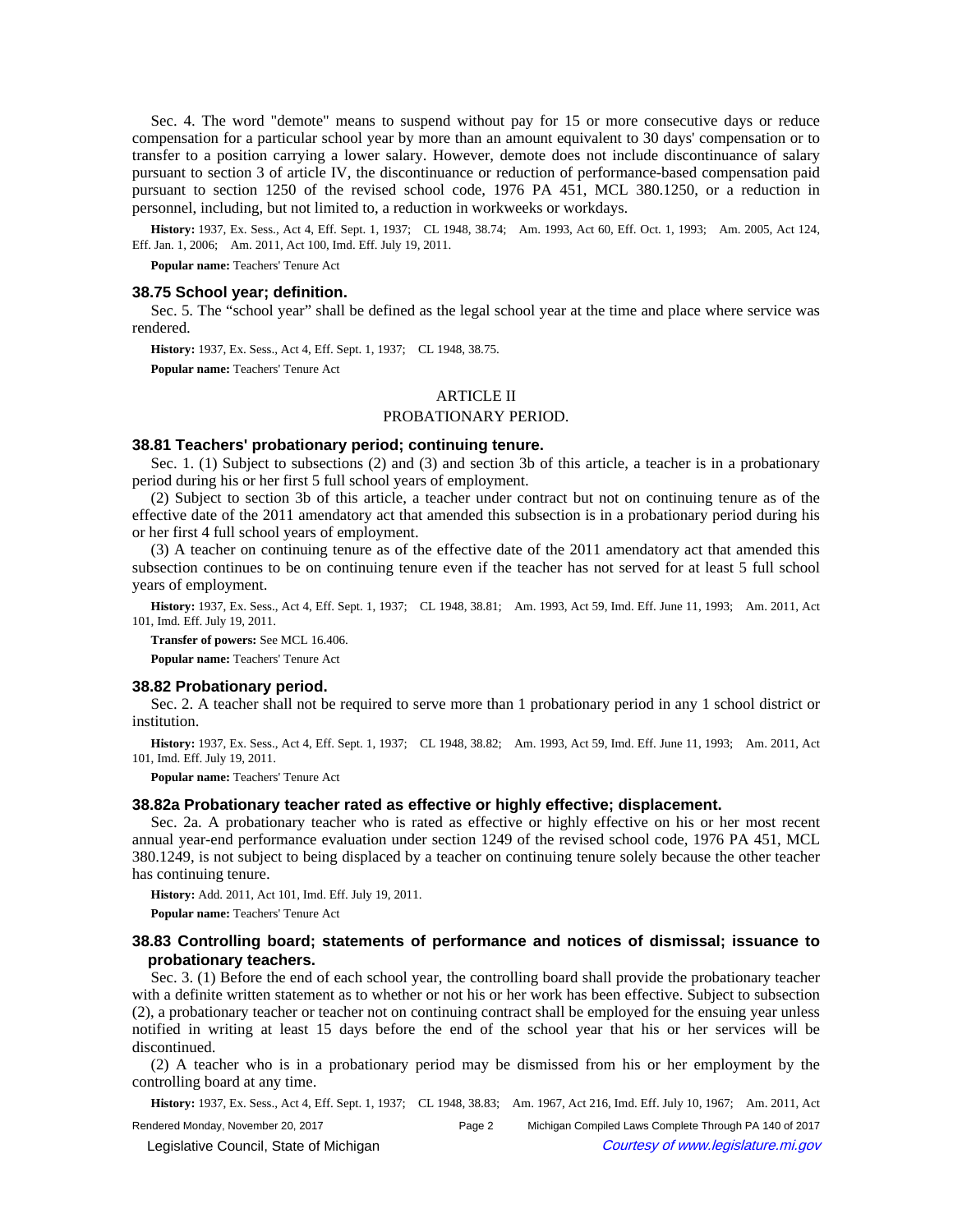101, Imd. Eff. July 19, 2011.

**Popular name:** Teachers' Tenure Act

## **38.83a Teacher in probationary period; individualized development plan; performance evaluation; basis.**

Sec. 3a. The controlling board of a probationary teacher's employing school district shall ensure that the teacher is provided with an individualized development plan developed by appropriate administrative personnel in consultation with the individual teacher and that the teacher is provided with at least an annual year-end performance evaluation each year during the teacher's probationary period. The annual year-end performance evaluation shall be based on classroom observations and shall include at least an assessment of the teacher's progress in meeting the goals of his or her individualized development plan. The controlling board shall determine the format and number of the classroom observations in consultation with teachers and school administrators. A performance evaluation shall be conducted in accordance with section 1249 of the revised school code, 1976 PA 451, MCL 380.1249.

History: Add. 1993, Act 59, Imd. Eff. June 11, 1993;—Am. 2011, Act 101, Imd. Eff. July 19, 2011. **Popular name:** Teachers' Tenure Act

## **38.83b Successful completion of probationary period; conditions.**

Sec. 3b. (1) Except as otherwise provided in subsection (2), a teacher shall not be considered to have successfully completed the probationary period unless the teacher has been rated as effective or highly effective on his or her 3 most recent annual year-end performance evaluations under section 1249 of the revised school code, 1976 PA 451, MCL 380.1249, and has completed at least 5 full school years of employment in a probationary period.

(2) If a teacher has been rated as highly effective on 3 consecutive annual year-end performance evaluations under section 1249 of the revised school code, 1976 PA 451, MCL 380.1249, and has completed at least 4 full school years of employment in a probationary period, the teacher shall be considered to have successfully completed the probationary period.

**History:** Add. 2011, Act 101, Imd. Eff. July 19, 2011.

**Popular name:** Teachers' Tenure Act

## **38.84 Probationary period; portions of act inapplicable.**

Sec. 4. Articles 4, 5 and 6 shall not apply to any teacher deemed to be in a period of probation. **History:** Add. 1963, Act 242, Eff. Sept. 6, 1963. **Popular name:** Teachers' Tenure Act

## ARTICLE III

#### CONTINUING TENURE.

## **38.91 Teacher on continuing tenure; program operated by consortium of districts; teacher employed in public school academy; adult education; contracts of employment in other than classroom; salary; extra duty for extra pay.**

Sec. 1. (1) After the satisfactory completion of the probationary period, a teacher is considered to be on continuing tenure under this act. A teacher on continuing tenure shall be employed continuously by the controlling board under which the probationary period has been completed and shall not be dismissed or demoted except as specified in this act. Continuing tenure is held only in accordance with this act.

(2) If a teacher employed in a program operated by a consortium of school districts was previously on continuing tenure in a school district that participates in the consortium, the teacher shall be considered to be on continuing tenure only in that school district.

(3) If a teacher employed in a program operated by a consortium of school districts was not previously on continuing tenure in a school district that participates in the consortium and satisfactorily completes the probationary period, the teacher shall be considered to be on continuing tenure only in the school district that is the fiscal agent for the consortium. However, if there is a written agreement between the teacher and another participating school district that provides that the teacher will have continuing tenure in that school district, the teacher shall be considered to be on continuing tenure only in that school district and shall not be considered to be on continuing tenure in the school district that is the fiscal agent for the consortium.

(4) If a teacher employed in a public school academy established under the revised school code, 1976 PA 451, MCL 380.1 to 380.1852, is on leave of absence from a school district and was on continuing tenure in the school district at the time he or she began the leave of absence, the teacher retains continuing tenure in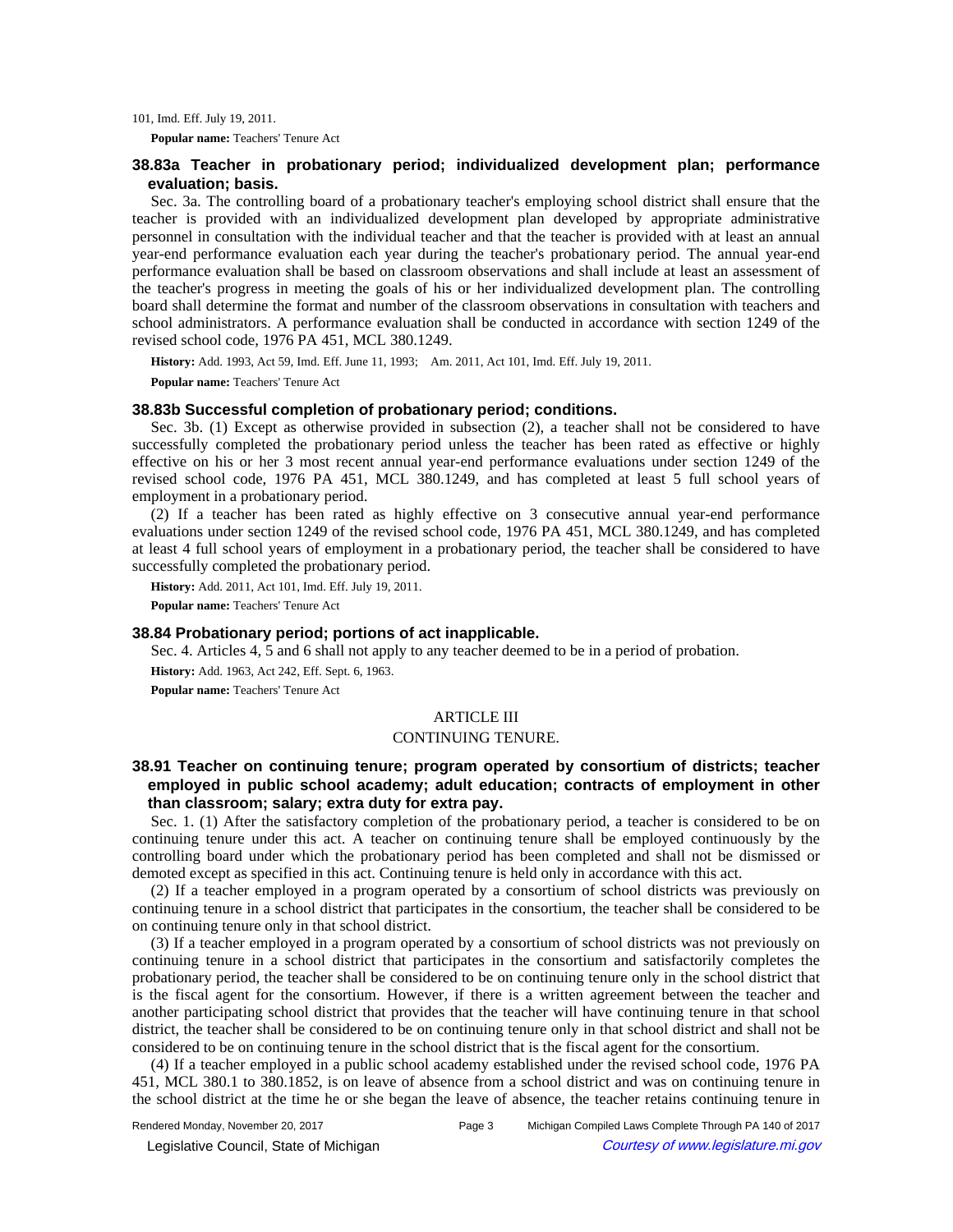that school district during the period he or she is employed in the public school academy.

(5) If a teacher satisfactorily completes the probationary period as an adult education teacher, the teacher shall be considered to be on continuing tenure in the school district only for adult education and shall not by virtue of completing the probationary period as an adult education teacher be considered to be on continuing tenure in the school district for elementary and secondary education.

(6) If a teacher satisfactorily completes the probationary period as an elementary or secondary education teacher, the teacher shall be considered to be on continuing tenure in the school district only for elementary and secondary education and shall not by virtue of completing the probationary period as an elementary or secondary education teacher be considered to be on continuing tenure in the school district for adult education.

(7) For a teacher employed in a capacity other than as a classroom teacher, including but not limited to, a superintendent, assistant superintendent, principal, department head or director of curriculum, under a contract of employment made with the teacher after the completion of the probationary period, a controlling board shall not provide in the contract of employment that the teacher will be considered to be granted continuing tenure in that other capacity by virtue of the contract of employment. Such a teacher shall be considered to have been granted continuing tenure only as an active classroom teacher in the school district. Upon the termination of such a contract of employment, if the controlling board does not reemploy the teacher under contract in the capacity covered by the contract, the teacher shall be continuously employed by the controlling board as an active classroom teacher. Failure of a controlling board to reemploy a teacher in any such capacity upon the termination of any such contract of employment described in this subsection shall not be considered to be a demotion under this act. The salary in the position to which the teacher is assigned shall be the same as if the teacher had been continuously employed as an active classroom teacher.

(8) Continuing tenure does not apply to an annual assignment of extra duty for extra pay.

History: 1937, Ex. Sess., Act 4, Eff. Sept. 1, 1937;--- Am. 1941, Act 119, Imd. Eff. May 23, 1941;-- CL 1948, 35.91;-- Am. 1963, Act 242, Eff. Sept. 6, 1963;—Am. 1993, Act 59, Imd. Eff. June 11, 1993;—Am. 1993, Act 337, Imd. Eff. Dec. 31, 1993;—Am. 1996, Act 282, Imd. Eff. June 17, 1996;-- Am. 2011, Act 101, Imd. Eff. July 19, 2011.

**Popular name:** Teachers' Tenure Act

#### **38.92 Teacher on continuing tenure; employment by another controlling board.**

Sec. 2. If a teacher on continuing tenure is employed by another controlling board, the teacher is not subject to another probationary period of more than 2 years beginning with the date of employment, and may at the option of the controlling board be placed immediately on continuing tenure. A notice provided under section 3 of article 2 shall be given not later than 60 days before the completion of the probationary period. If a teacher on continuing tenure becomes an employee of another controlling board as a result of school district annexation, consolidation or other form of school district reorganization, the teacher shall be placed on continuing tenure within 30 days unless the controlling board, by a 2/3 vote on an individual basis, places the teacher on not more than 2 years' probation. However, if such a teacher is under contract but not on continuing tenure with the employing board as of the effective date of the amendatory act that added this sentence, the teacher is not subject to another probationary period of more than 1 year beginning with the date of employment.

History: 1937, Ex. Sess., Act 4, Eff. Sept. 1, 1937;—CL 1948, 38.92;—Am. 1967, Act 216, Imd. Eff. July 10, 1967;—Am. 1993, Act 59, Imd. Eff. June 11, 1993.

**Popular name:** Teachers' Tenure Act

## **38.93 Teacher on continuing tenure; annual year-end performance evaluation; individualized development plan.**

Sec. 3. The controlling board of the school district employing a teacher on continuing tenure shall ensure that the teacher is provided with an annual year-end performance evaluation in accordance with section 1249 of the revised school code, 1976 PA 451, MCL 380.1249. If the teacher has received a rating of ineffective or minimally effective on an annual year-end performance evaluation, the school district shall provide the teacher with an individualized development plan developed by appropriate administrative personnel in consultation with the individual teacher. The individualized development plan shall require the teacher to make progress toward individual development goals within a specified time period, not to exceed 180 days. The annual year-end performance evaluation shall be based on multiple classroom observations conducted during the period covered by the evaluation and shall include, in addition to the factors required under section 1249 of the revised school code, 1976 PA 451, MCL 380.1249, at least an assessment of the teacher's progress in meeting the goals of his or her individualized development plan. The controlling board shall determine the format and number of the classroom observations in consultation with teachers and school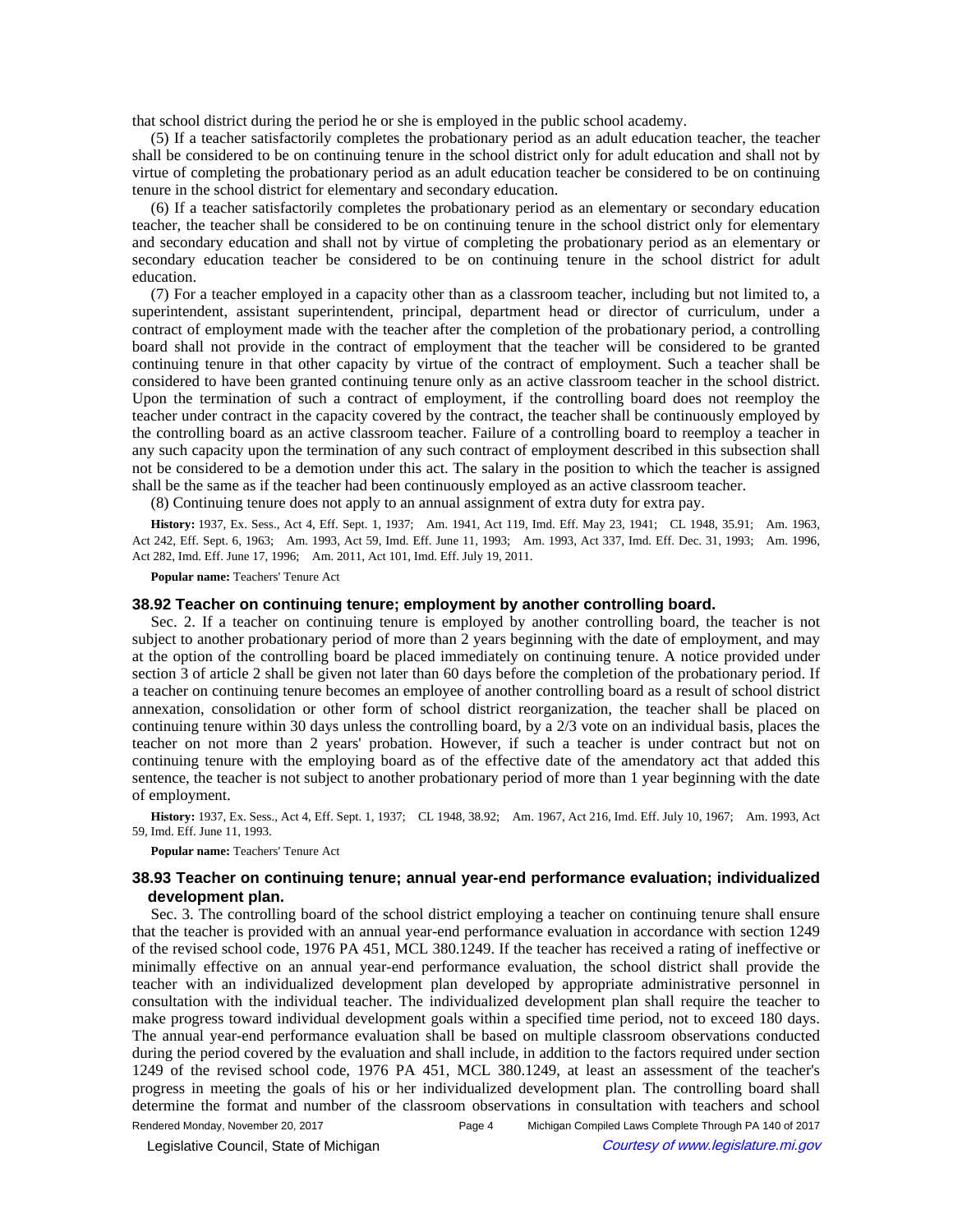administrators.

History: Add. 1993, Act 59, Imd. Eff. June 11, 1993;--Am. 2011, Act 101, Imd. Eff. July 19, 2011.

**Popular name:** Teachers' Tenure Act

## ARTICLE IV

#### DISCHARGE, DEMOTION OR RETIREMENT.

## **38.101 Teacher on continuing tenure; discharge, demotion, or retirement; continuation of contracts of teachers over retirement age.**

Sec. 1. (1) Except as otherwise provided in section 1a of this article, discharge or demotion of a teacher on continuing tenure may be made only for a reason that is not arbitrary or capricious and only as provided in this act.

(2) This act does not prevent any controlling board from establishing a reasonable policy for retirement to apply equally to all teachers who are eligible for retirement under the public school employees retirement act of 1979, 1980 PA 300, MCL 38.1301 to 38.1437, or, having established a reasonable retirement age policy, from temporarily continuing on a year-to-year basis on criteria equally applied to all teachers the contract of any teacher whom the controlling board might wish to retain beyond the established retirement age for the benefit of the school system.

History: 1937, Ex. Sess., Act 4, Eff. Sept. 1, 1937;—Am. 1941, Act 119, Imd. Eff. May 23, 1941;—CL 1948, 38.101;—Am. 1966, Act 15, Imd. Eff. Apr. 6, 1966;—Am. 1993, Act 60, Eff. Oct. 1, 1993;—Am. 2005, Act 136, Eff. Jan. 1, 2006;—Am. 2011, Act 100, Imd. Eff. July 19, 2011.

**Popular name:** Teachers' Tenure Act

## **38.101a Teacher rights subject to MCL 380.1230d and 380.1535a.**

Sec. 1a. The rights of a teacher on continuing tenure under this article are subject to sections 1230d(4) and 1535a(4) and (5) of the revised school code, 1976 PA 451, MCL 380.1230d and 380.1535a. For the purposes of this article, a conviction of a violation of section 1230d of the revised school code, 1976 PA 451, MCL 380.1230d, or a violation of 1 of the crimes listed in section 1535a(1) of the revised school code, 1976 PA 451, MCL 380.1535a, is considered to be reasonably and adversely related to the ability of the person to serve in an elementary or secondary school and is sufficient grounds to support the discharge or demotion of a teacher on continuing tenure.

**History:** Add. 2005, Act 124, Eff. Jan. 1, 2006.

**Popular name:** Teachers' Tenure Act

## **38.102 Charges against teacher; filing with controlling board; decision to proceed upon charges; written statement of charges and teacher's rights.**

Sec. 2. All charges against a teacher shall be made in writing, signed by the person making the charges, and filed with the secretary, clerk, or other designated officer of the controlling board, and a copy of the charges shall be provided to the teacher. The charges shall specify a proposed outcome of either discharge or a specific demotion of the teacher. The controlling board shall decide whether or not to proceed upon the charges, or may modify the charges and decide to proceed upon the charges as modified, not later than 10 days after the charges are filed with the controlling board. A decision to proceed upon the charges shall not be made except by a majority vote of the controlling board and shall be reduced to writing. The controlling board, if it decides to proceed upon the charges, shall furnish the teacher not later than 5 days after deciding to proceed upon the charges with the written decision to proceed upon the charges, a written statement of the charges and a statement of the teacher's rights under this article.

History: 1937, Ex. Sess., Act 4, Eff. Sept. 1, 1937;-CL 1948, 38.102;--Am. 1967, Act 216, Imd. Eff. July 10, 1967;--Am. 1993, Act 60, Eff. Oct. 1, 1993.

**Popular name:** Teachers' Tenure Act

#### **38.103 Suspension of teacher pending certain conditions; compensation.**

Sec. 3. (1) On the filing of charges in accordance with this article, the controlling board may suspend the accused teacher from active performance of duty until 1 of the following occurs:

(a) The teacher fails to contest the decision to proceed upon the charges within the time period specified in section 4(1) of this article.

(b) A preliminary decision and order discharging or demoting the teacher is issued by the administrative law judge under section 4(5)(i) of this article.

(c) If the preliminary decision and order is to reinstate the teacher, a final decision and order is rendered by

© Legislative Council, State of Michigan Council Courtesy of www.legislature.mi.gov

Rendered Monday, November 20, 2017 Page 5 Michigan Compiled Laws Complete Through PA 140 of 2017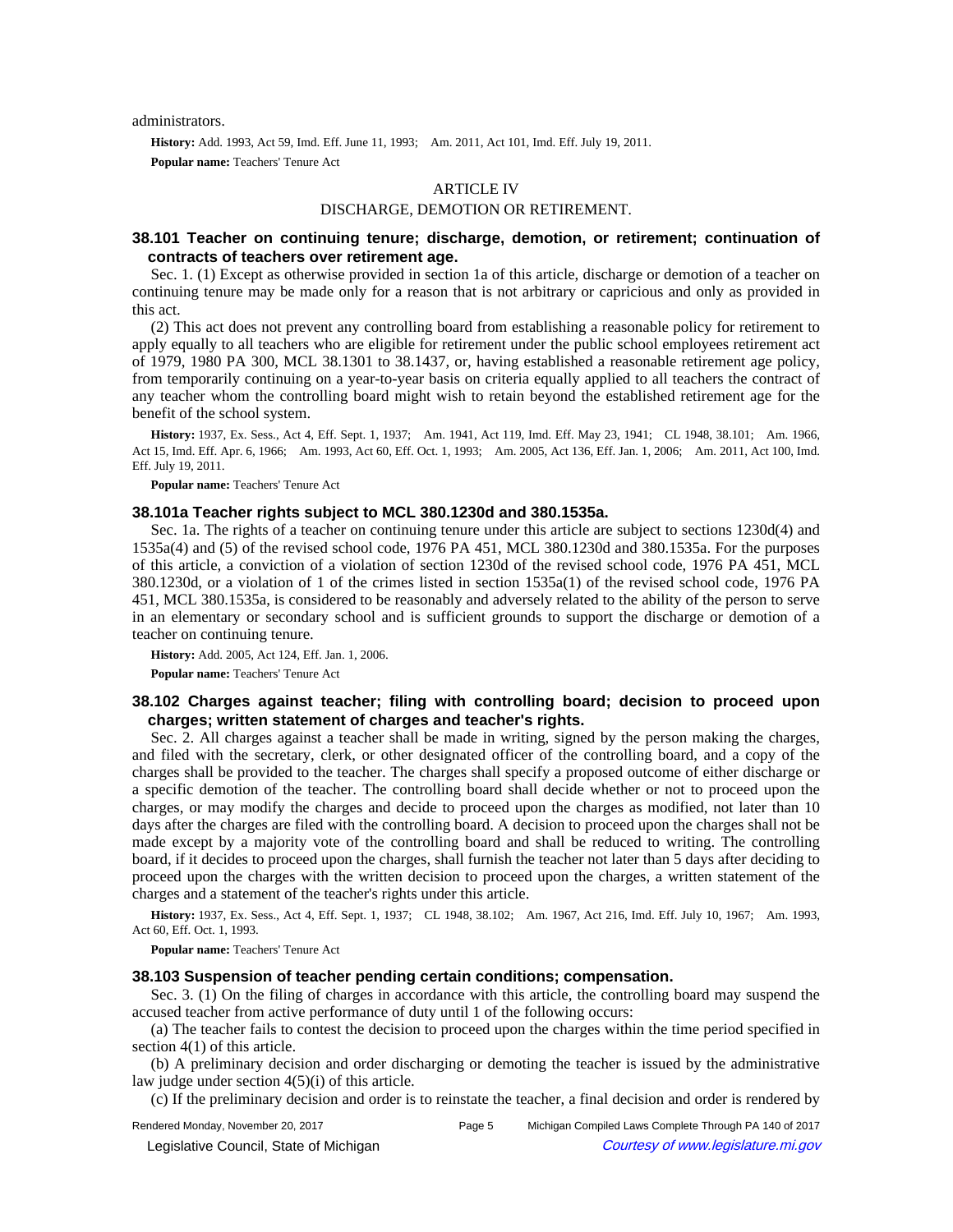the tenure commission under section  $4(5)(m)$  of this article.

(2) Except as otherwise provided in subsections (3) and (4), if a teacher is suspended under subsection (1), the teacher's salary shall continue during the suspension.

(3) If criminal charges have been filed against a teacher, a controlling board may place the teacher's salary in an escrow account during a suspension under subsection (1). Before placing the teacher's salary in an escrow account as described in this subsection, the controlling board shall provide to the teacher notice of the charges, an explanation of the employer's evidence, and an opportunity for the teacher to respond, either in writing or in person. Health or life insurance benefits, or both, may be continued during the suspension at the option of the controlling board. If the administrative law judge issues a preliminary decision and order under section  $4(5)(i)$  of this article to reinstate the teacher or for payment for salary lost by the teacher during the suspension, the controlling board shall release the money in the escrow account to the teacher to the extent necessary to effectuate the order. If the teacher fails to timely contest the decision to proceed upon the charges or if the administrative law judge issues a preliminary decision and order under section 4(5)(i) of this article discharging or demoting the teacher, the controlling board is entitled to the money in the escrow account.

(4) If a teacher who is suspended under subsection (1) is convicted of a felony that is not a listed offense or of a misdemeanor that is a listed offense, the controlling board may discontinue the teacher's salary effective upon the date of the conviction. If the teacher is convicted of a felony that is a listed offense, the controlling board shall discontinue the teacher's salary effective upon the date of conviction. As used in this subsection, "listed offense" means that term as defined in section 2 of the sex offenders registration act, 1994 PA 295, MCL 28.722.

(5) If a preliminary decision and order discharging a teacher is issued by the administrative law judge and the tenure commission subsequently reverses the preliminary decision and order of the administrative law judge, the tenure commission may order back pay.

**History:** 1937, Ex. Sess., Act 4, Eff. Sept. 1, 1937;—CL 1948, 38.103;—Am. 1993, Act 60, Eff. Oct. 1, 1993;—Am. 2005, Act 124, Eff. Jan. 1, 2006;--- Am. 2011, Act 100, Imd. Eff. July 19, 2011.

**Popular name:** Teachers' Tenure Act

## **38.104 Decision to proceed upon charges; appeal with tenure commission; filing; notice; conduct of hearing; dismissal of appeal or denial of discharge or demotion; appeal to court of appeals.**

Sec. 4. (1) A teacher on continuing tenure may contest the controlling board's decision to proceed upon the charges against the teacher by filing a claim of appeal with the tenure commission and serving a copy of the claim of appeal on the controlling board not later than 20 days after receipt of the controlling board's decision. The controlling board shall file its answer with the tenure commission and serve a copy of the answer on the teacher not later than 10 days after service of the claim of appeal. If the teacher does not contest the controlling board's decision in the time and manner specified in this subsection, the discharge or demotion specified in the charges takes effect and the teacher shall be considered to have waived any right to contest the discharge or demotion under this act.

(2) An administrative law judge described in subsection (3) shall furnish to each party without undue delay a notice of hearing fixing the date and place of the hearing. The hearing date shall not be less than 10 days after the date the notice of hearing is furnished and shall not be more than 45 days after service of the controlling board's answer unless the tenure commission grants a delay for good cause shown by the teacher or controlling board.

(3) The hearing shall be conducted by an administrative law judge who is an attorney licensed to practice law in this state and is employed by the department of education. An administrative law judge who conducts hearings under this section shall not advise the tenure commission or otherwise participate in a tenure commission review of an administrative law judge's preliminary decision and order under this section.

(4) Except as otherwise provided in this section, the hearing shall be conducted in accordance with chapter 4 of the administrative procedures act of 1969, 1969 PA 306, MCL 24.271 to 24.287, and in accordance with rules promulgated by the tenure commission.

(5) The hearing and tenure commission review shall be conducted in accordance with the following:

(a) The hearing shall be public or private at the option of the teacher.

(b) The hearing shall be held at a convenient place in the county in which all or a portion of the school district is located or, if mutually agreed by the parties, at the tenure commission offices in Lansing. The administrative law judge's necessary travel expenses associated with conducting the hearing outside Lansing shall be borne equally by the tenure commission and the controlling board.

(c) Both the teacher and the controlling board may be represented by legal counsel.

(d) Testimony at the hearing shall be on oath or affirmation.<br>Rendered Monday, November 20, 2017 Page 6

Michigan Compiled Laws Complete Through PA 140 of 2017 © Legislative Council, State of Michigan Council Courtesy of www.legislature.mi.gov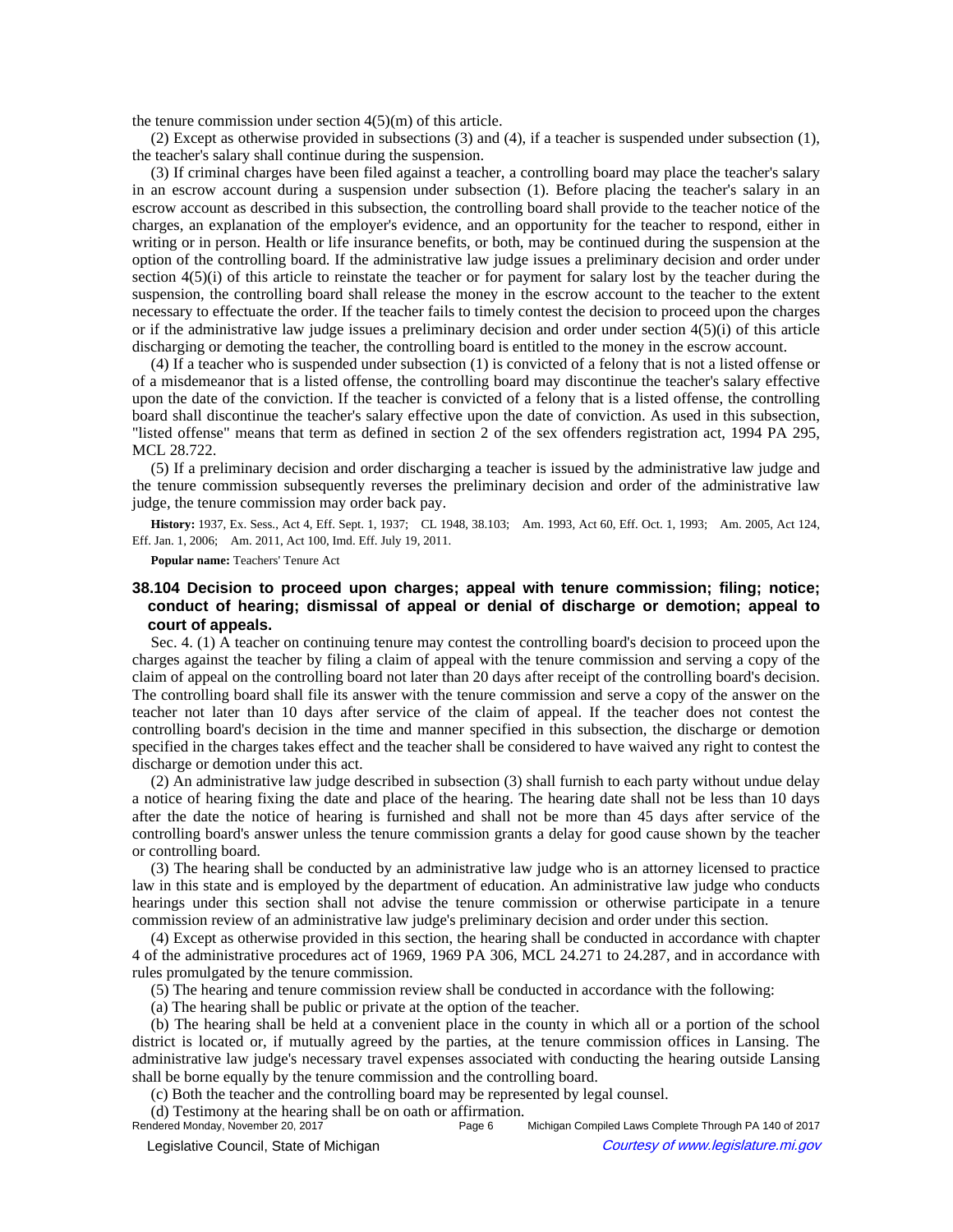(e) A stenographer shall make a full record of the proceedings of the hearing. The cost of employing the stenographer and of providing the record shall be borne equally by the tenure commission and the controlling board.

(f) The administrative law judge may subpoena witnesses and documentary evidence on his or her own motion, and shall do so at the request of the controlling board or the teacher. If a person refuses to appear and testify in answer to a subpoena issued by the administrative law judge, the party on whose behalf the subpoena was issued may file a petition in the circuit court for the county in which the hearing is held for an order requiring compliance. Failure to obey such an order of the court may be punished by the court as contempt.

(g) The hearing shall be concluded not later than 75 days after the teacher's claim of appeal was filed with the tenure commission.

(h) The administrative law judge shall make the necessary orders to ensure that the case is submitted for decision not later than 50 days after the hearing is concluded.

(i) Not later than 60 days after submission of the case for decision, the administrative law judge shall serve a preliminary decision and order in writing upon each party or the party's attorney and the tenure commission. The preliminary decision and order shall grant, deny, or modify the discharge or demotion specified in the charges.

(j) Not later than 20 days after service of the preliminary decision and order, a party may file with the tenure commission a statement of exceptions to the preliminary decision and order or to any part of the record or proceedings, including, but not limited to, rulings on motions or objections, along with a written brief in support of the exceptions. The party shall serve a copy of the statement of exceptions and brief upon each of the other parties within the time limit for filing the exceptions and brief. If there are no exceptions timely filed, the preliminary decision and order becomes the tenure commission's final decision and order.

(k) Not later than 10 days after being served with the other party's exceptions and brief, a party may file a statement of cross-exceptions responding to the other party's exceptions or a statement in support of the preliminary decision and order with the tenure commission, along with a written brief in support of the cross-exceptions or of the preliminary decision and order. The party shall serve a copy of the statement of cross-exceptions or of the statement in support of the preliminary decision and order and a copy of the brief on each of the other parties.

(*l*) A matter that is not included in a statement of exceptions filed under subdivision (j) or in a statement of cross-exceptions filed under subdivision (k) is considered waived and cannot be heard before the tenure commission or on appeal to the court of appeals.

(m) If exceptions are filed, the tenure commission, after review of the record and the exceptions, may adopt, modify, or reverse the preliminary decision and order. The tenure commission shall not hear any additional evidence and its review shall be limited to consideration of the issues raised in the exceptions based solely on the evidence contained in the record from the hearing. The tenure commission shall issue its final decision and order not later than 60 days after the exceptions are filed.

(6) After giving the party notice and an opportunity to comply, the administrative law judge or the tenure commission may dismiss an appeal or deny a discharge or demotion for a party's lack of progress or for a party's repeated failure to comply with the procedures specified in this section or the tenure commission's rules.

(7) A party aggrieved by a final decision and order of the tenure commission may appeal the decision and order to the court of appeals in accordance with the Michigan court rules within 20 days after the date of the decision and order.

History: 1937, Ex. Sess., Act 4, Eff. Sept. 1, 1937;-CL 1948, 38.104;--Am. 1993, Act 60, Eff. Oct. 1, 1993;--Am. 2011, Act 101, Imd. Eff. July 19, 2011.

**Popular name:** Teachers' Tenure Act

**38.104a Definitions; hearing where witness testifies as alleged victim of sexual, physical, or psychological abuse; use of dolls or mannequins; support person; notice; ruling on objection; exclusion of persons not necessary to proceeding; section additional to other protections or procedures.**

Sec. 4a. (1) As used in this section:

(a) "Developmental disability" means that term as defined in section 100a of the mental health code, 1974 PA 258, MCL 330.1100a except that, for the purposes of implementing this section, developmental disability includes only a condition that is attributable to a mental impairment or to a combination of mental and physical impairments, and does not include a condition attributable to a physical impairment unaccompanied by a mental impairment.<br>Rendered Monday, November 20, 2017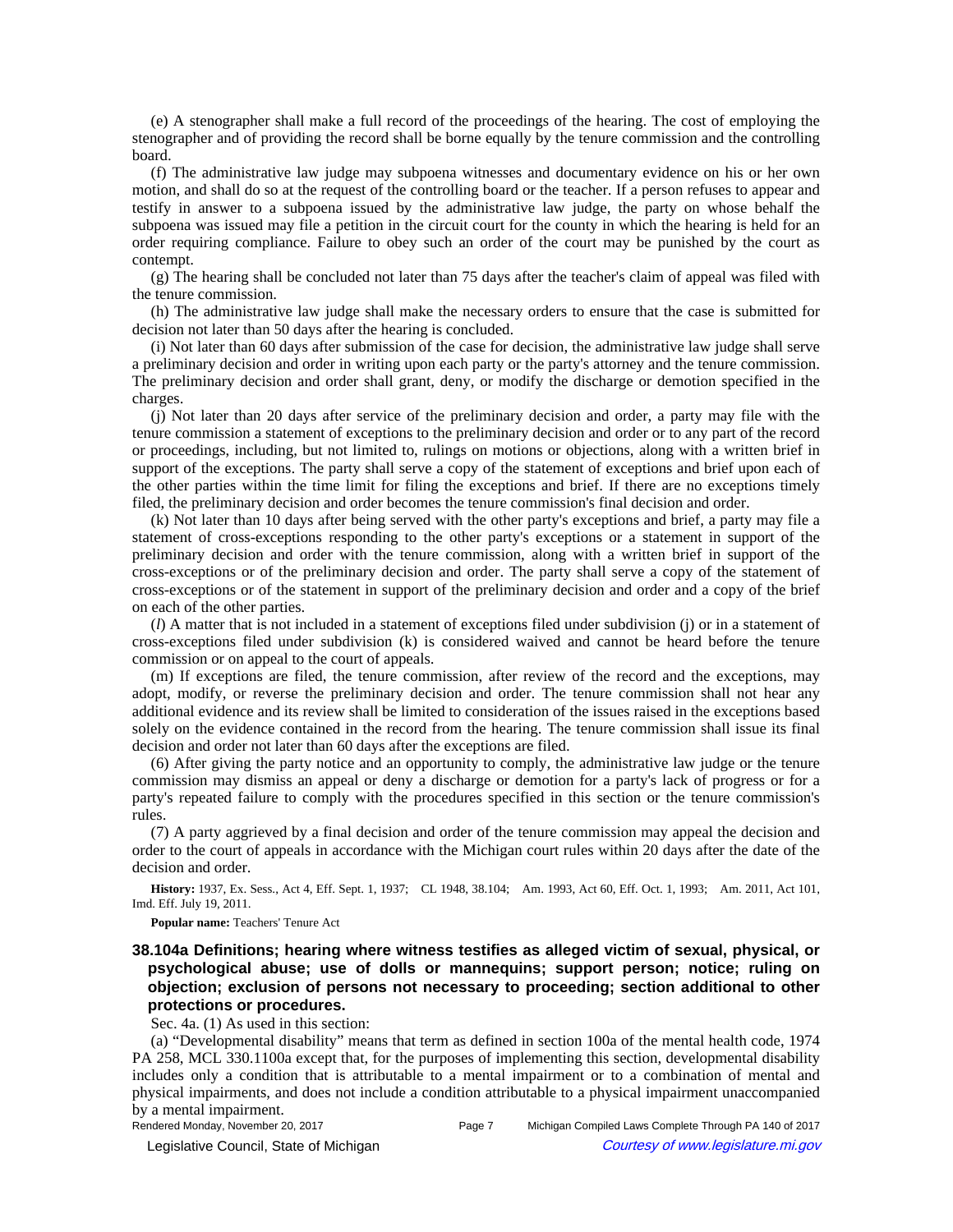(b) "Witness" means an alleged victim under subsection (2) who is either of the following:

(*i*) A person under 16 years of age.

(*ii*) A person 16 years of age or older with a developmental disability.

(2) This section only applies to a hearing held under this article in which a witness testifies as an alleged victim of sexual, physical, or psychological abuse. As used in this subsection, "psychological abuse" means an injury to the witness's mental condition or welfare that is not necessarily permanent but results in substantial and protracted, visibly demonstrable manifestations of mental distress.

(3) If pertinent, the witness shall be permitted the use of dolls or mannequins, including, but not limited to, anatomically correct dolls or mannequins, to assist the witness in testifying on direct and cross-examination.

(4) A witness who is called upon to testify shall be permitted to have a support person sit with, accompany, or be in close proximity to the witness during his or her testimony. A notice of intent to use a support person shall name the support person, identify the relationship the support person has with the witness, and give notice to all parties to the proceeding that the witness may request that the named support person sit with the witness when the witness is called upon to testify during any stage of the proceeding. The notice of intent to use a named support person shall be served upon all parties to the proceeding. The controlling board shall rule on any objection to the use of a named support person prior to the date at which the witness desires to use the support person.

(5) In a hearing under this section, all persons not necessary to the proceeding shall be excluded during the witness's testimony.

(6) This section is in addition to other protections or procedures afforded to a witness by law or court rule.

History: Add. 1987, Act 47, Eff. Jan. 1, 1988;-- Am. 1998, Act 326, Imd. Eff. Aug. 3, 1998.

**Popular name:** Teachers' Tenure Act

## **38.105 Repealed. 2011, Act 101, Imd. Eff. July 19, 2011.**

**Compiler's note:** The repealed section pertained to appointment of teacher on continuing tenure to first vacancy in school district.

## ARTICLE V RESIGNATION AND LEAVE OF ABSENCE.

## **38.111 Resignation or leave of absence; notice required.**

Sec. 1. No teacher on continuing tenure shall discontinue his services with any controlling board except by mutual consent, without giving a written notice to said controlling board at least 60 days before September first of the ensuing school year. Any teacher discontinuing his services in any other manner than as provided in this section shall forfeit his rights to continuing tenure previously acquired under this act.

History: 1937, Ex. Sess., Act 4, Eff. Sept. 1, 1937;--CL 1948, 38.111.

**Popular name:** Teachers' Tenure Act

#### **38.112 Leave of absence; physical or mental disability; reinstatement.**

Sec. 2. (1) Any controlling board upon written request of a teacher may grant leave of absence for a period not to exceed 1 year, subject to renewal at the will of the board. Additionally, a controlling board may grant a leave of absence because of physical or mental disability without receiving a written request from a teacher for a period not to exceed 1 year, subject to renewal at the will of the controlling board. A teacher who is placed on an unrequested leave of absence has the right to a hearing on the unrequested leave of absence in accordance with the provisions for a hearing in section 4 of article IV. A leave of absence does not serve to terminate continuing tenure previously acquired under this act.

(2) As a condition to reinstating the teacher at the expiration of the leave of absence, a controlling board may require a teacher who is on an unrequested leave of absence due to physical or mental disability to furnish verification acceptable to the controlling board of the teacher's ability to perform his or her essential job functions.

History: 1937, Ex. Sess., Act 4, Eff. Sept. 1, 1937; - CL 1948, 38.112; - Am. 2011, Act 100, Imd. Eff. July 19, 2011.

**Popular name:** Teachers' Tenure Act

## ARTICLE VI

## RIGHT TO APPEAL.

## **38.121 Appeal to state tenure commission; notice; hearing.**

Sec. 1. A teacher who has achieved continuing tenure status may appeal to the tenure commission any decision of a controlling board under this act, other than a decision governed by article IV on discharge or

Rendered Monday, November 20, 2017 Page 8 Michigan Compiled Laws Complete Through PA 140 of 2017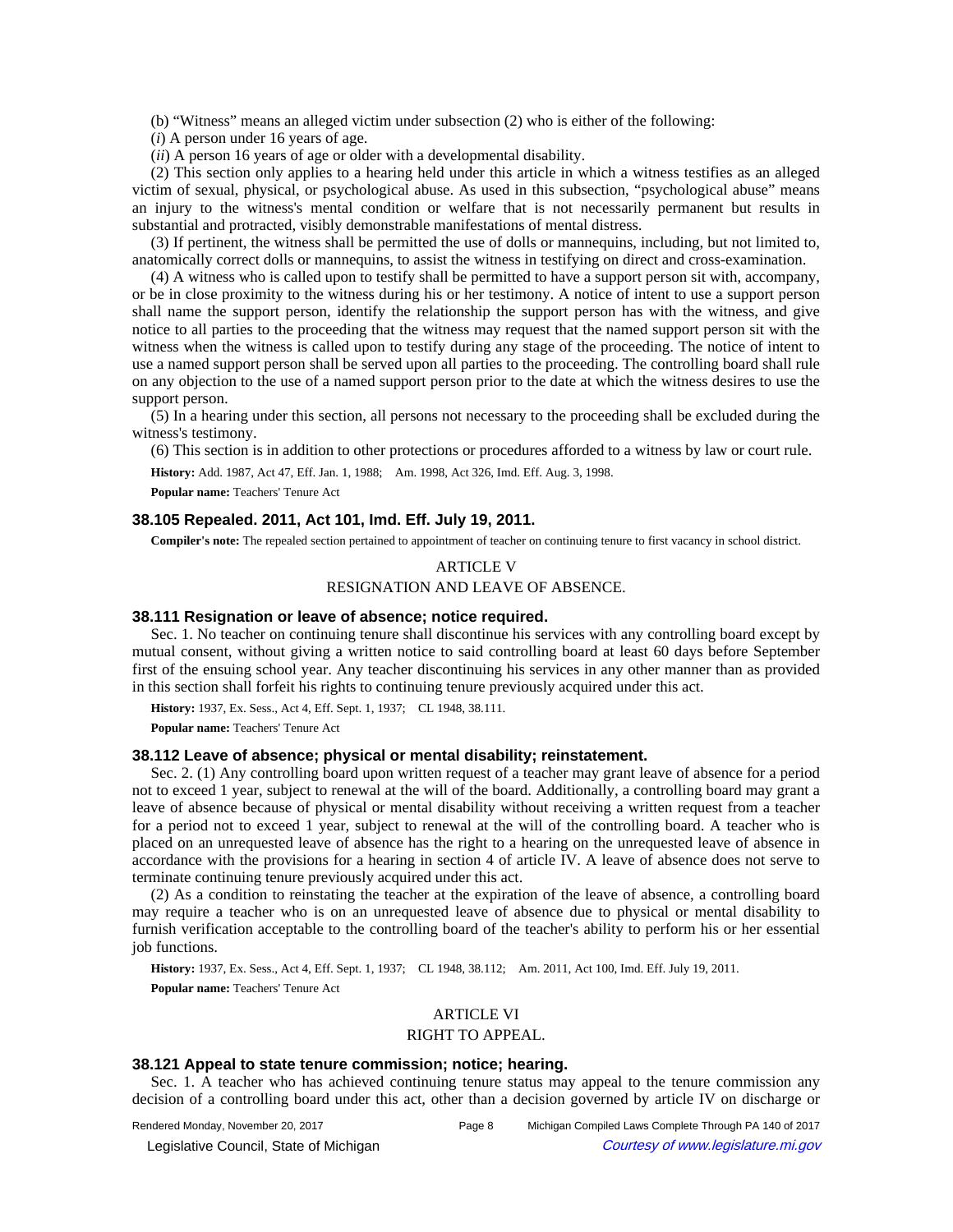demotion of a teacher on continuing tenure, within 20 days from the date of the decision. The tenure commission shall provide for a hearing on the appeal. Notice and conduct of the hearing shall be the same as provided in article IV and in rules promulgated by the tenure commission.

History: 1937, Ex. Sess., Act 4, Eff. Sept. 1, 1937; - CL 1948, 38.121; - Am. 1963, Act 242, Eff. Sept. 6, 1963; - Am. 1993, Act 60, Eff. Oct. 1, 1993.

**Popular name:** Teachers' Tenure Act

**Administrative rules:** R 38.131 et seq. of the Michigan Administrative Code.

## ARTICLE VII

## STATE TENURE COMMISSION.

## **38.131 State tenure commission; creation, membership; superintendent as ex-officio secretary; legal advisor.**

Sec. 1. There is hereby created a state tenure commission of 5 members: 2 of whom shall be classroom instructors, 1 a member of a board of education of a graded or city school district, 1 a person not a member of a board of education or a teacher, and 1 a superintendent of schools. The superintendent of public instruction shall be ex officio secretary of the commission, and the attorney general shall assign to the commission an assistant who shall be legal advisor to the commission.

History: 1937, Ex. Sess., Act 4, Eff. Sept. 1, 1937; -CL 1948, 38.131; -Am. 1963, Act 242, Eff. Sept. 6, 1963.

**Popular name:** Teachers' Tenure Act

### **38.132 Tenure commission; members, appointment, terms, vacancies.**

Sec. 2. Within 30 days after the effective date of this act, the governor shall appoint the members of the tenure commission for the following terms: One for a term of 3 years, 1 for a term of 2 years and 1 for a term of 1 year. Each term shall begin on the first day of September. Immediately preceding the expiration of their respective terms the governor shall appoint succeeding members of the tenure commission for terms of 5 years. In the event of a vacancy on the tenure commission the governor shall immediately appoint a successor to complete the unexpired term.

History: 1937, Ex. Sess., Act 4, Eff. Sept. 1, 1937;--CL 1948, 38.132.

**Popular name:** Teachers' Tenure Act

## **38.133 Tenure commission; geographical qualifications of members.**

Sec. 3. Not more than 1 member of the tenure commission shall be appointed from any 1 school district.

History: 1937, Ex. Sess., Act 4, Eff. Sept. 1, 1937;-CL 1948, 38.133.

**Popular name:** Teachers' Tenure Act

#### **38.134 Tenure commission; qualifications of teacher member.**

Sec. 4. Any teacher appointed to the tenure commission after September 1, 1938, must be on continuing tenure.

History: 1937, Ex. Sess., Act 4, Eff. Sept. 1, 1937;-CL 1948, 38.134.

**Popular name:** Teachers' Tenure Act

#### **38.135 Tenure commission; membership of teacher not to affect tenure.**

Sec. 5. Membership on the state tenure commission shall not adversely affect the status of the teacher's tenure with a controlling board.

History: 1937, Ex. Sess., Act 4, Eff. Sept. 1, 1937;-CL 1948, 38.135.

**Popular name:** Teachers' Tenure Act

## **38.136 Tenure commission; times and places of meetings; conducting business at public meeting; notice of meeting.**

Sec. 6. (1) The tenure commission shall meet twice a year at stated times in the city of Lansing, and at other times and in other places as determined by the commission.

(2) The business which the commission may perform shall be conducted in compliance with Act No. 267 of the Public Acts of 1976, being sections 15.261 to 15.275 of the Michigan Compiled Laws. Public notice of the time, date, and place of the meeting shall be given in the manner required by Act No. 267 of the Public Acts of 1976.

History: 1937, Ex. Sess., Act 4, Eff. Sept. 1, 1937;-CL 1948, 38.136;-Am. 1977, Act 252, Imd. Eff. Dec. 6, 1977.

Rendered Monday, November 20, 2017 Page 9 Michigan Compiled Laws Complete Through PA 140 of 2017

© Legislative Council, State of Michigan Council Courtesy of www.legislature.mi.gov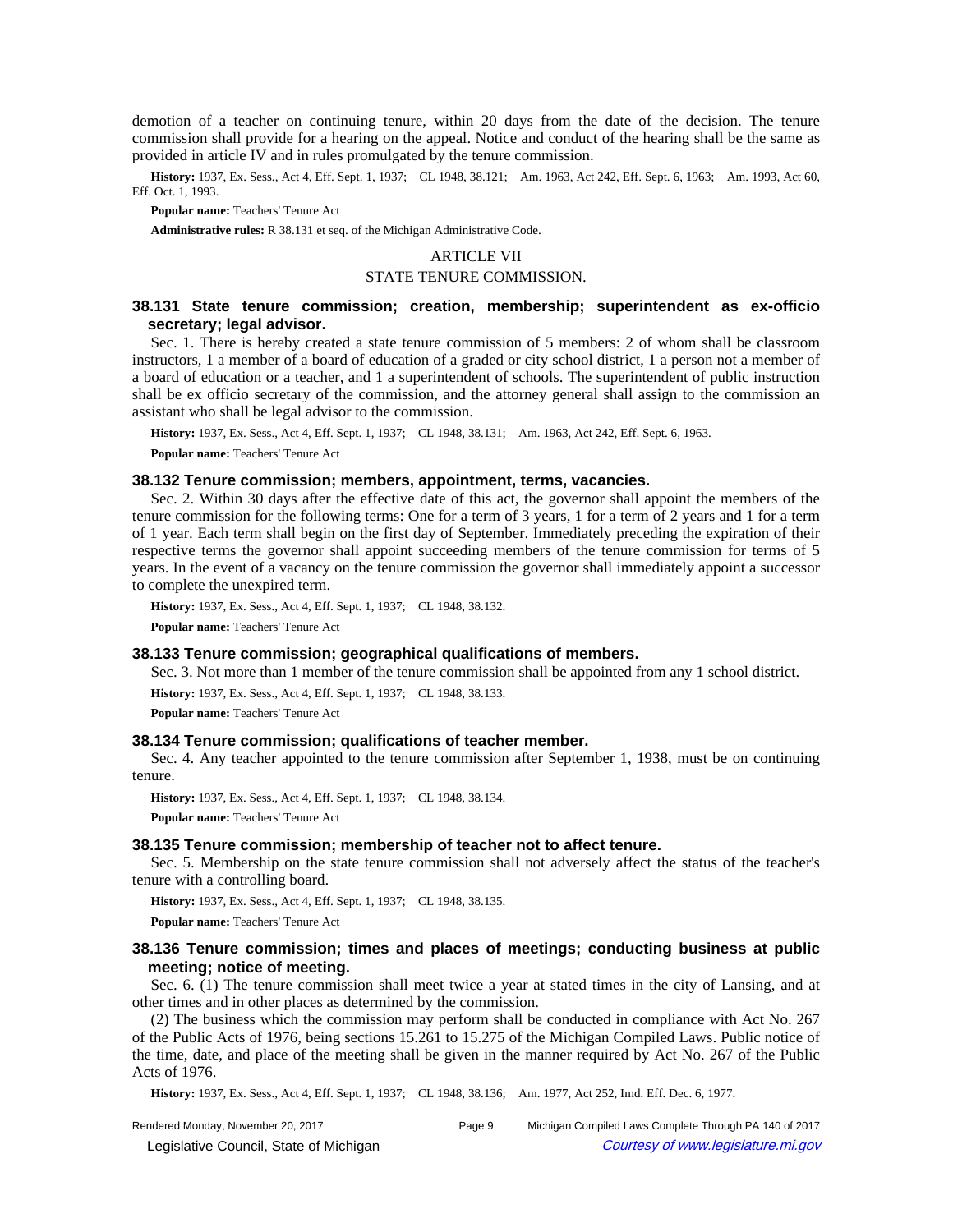**Popular name:** Teachers' Tenure Act

#### **38.137 Tenure commission; powers.**

Sec. 7. The tenure commission is hereby vested with such powers as are necessary to carry out and enforce the provisions of this act.

History: 1937, Ex. Sess., Act 4, Eff. Sept. 1, 1937;-CL 1948, 38.137.

**Popular name:** Teachers' Tenure Act

## **38.138 Tenure commission; compensation and expenses.**

Sec. 8. The per diem compensation of the state tenure commission and the schedule for reimbursement of expenses shall be established annually by the legislature.

History: 1937, Ex. Sess., Act 4, Eff. Sept. 1, 1937;-CL 1948, 38.138;-Am. 1965, Act 8, Imd. Eff. Apr. 8, 1965;-Am. 1975, Act 56, Imd. Eff. May 20, 1975.

**Popular name:** Teachers' Tenure Act

## **38.139 Tenure commission; board of review for cases appealed from decision of controlling board; location of records; availability of certain writings to public.**

Sec. 9. (1) The tenure commission shall act as a board of review for all cases appealed from the decision of a controlling board. All records of the tenure commission shall be kept in the office of the superintendent of public instruction.

(2) A writing prepared, owned, used in the possession of, or retained by the commission in the performance of an official function shall be made available to the public in compliance with the freedom of information act, Act No. 442 of the Public Acts of 1976, being sections 15.231 to 15.246 of the Michigan Compiled Laws.

History: 1937, Ex. Sess., Act 4, Eff. Sept. 1, 1937;-CL 1948, 38.139;-Am. 1963, Act 242, Eff. Sept. 6, 1963;-Am. 1977, Act 252, Imd. Eff. Dec. 6, 1977;—Am. 1993, Act 60, Eff. Oct. 1, 1993.

**Popular name:** Teachers' Tenure Act

## **38.140 Tenure commission; organizational meeting, election of officers, rules and regulations.**

Sec. 10. Within 30 days after the effective date of this act, the tenure commission shall hold a meeting in the city of Lansing for the purpose of organization and the election of a chairman and secretary, both of whom shall be members of the commission. The tenure commission shall draw up rules and regulations and shall have the power to amend same and to provide for the conduct of its affairs in such manner as shall be consistent with the provisions of this act.

History: 1937, Ex. Sess., Act 4, Eff. Sept. 1, 1937; - CL 1948, 38.140.

**Popular name:** Teachers' Tenure Act

**Administrative rules:** R 38.131 et seq. of the Michigan Administrative Code.

## **38.141 Repealed. 1965, Act 8, Imd. Eff. Apr. 8, 1965.**

**Compiler's note:** The repealed section provided two-year appropriation for expenses of the tenure commission. **Popular name:** Teachers' Tenure Act

# ARTICLE VIII

## DISTRICTS.

#### **38.151 Application of act.**

Sec. 1. This act shall apply to all school districts of the state.

History: 1937, Ex. Sess., Act 4, Eff. Sept. 1, 1937;-CL 1948, 38.151;-Am. 1964, Act 2, Eff. Aug. 28, 1964.

**Popular name:** Teachers' Tenure Act

## **38.152 Repealed. 1964, Act 2, Eff. Aug. 28, 1964.**

**Compiler's note:** The repealed section provided that school district board shall notify the superintendent of public instruction of results of election.

**Popular name:** Teachers' Tenure Act

## ARTICLE IX PENALTY.

Rendered Monday, November 20, 2017 Page 10 Michigan Compiled Laws Complete Through PA 140 of 2017 © Legislative Council, State of Michigan Council Courtesy of www.legislature.mi.gov